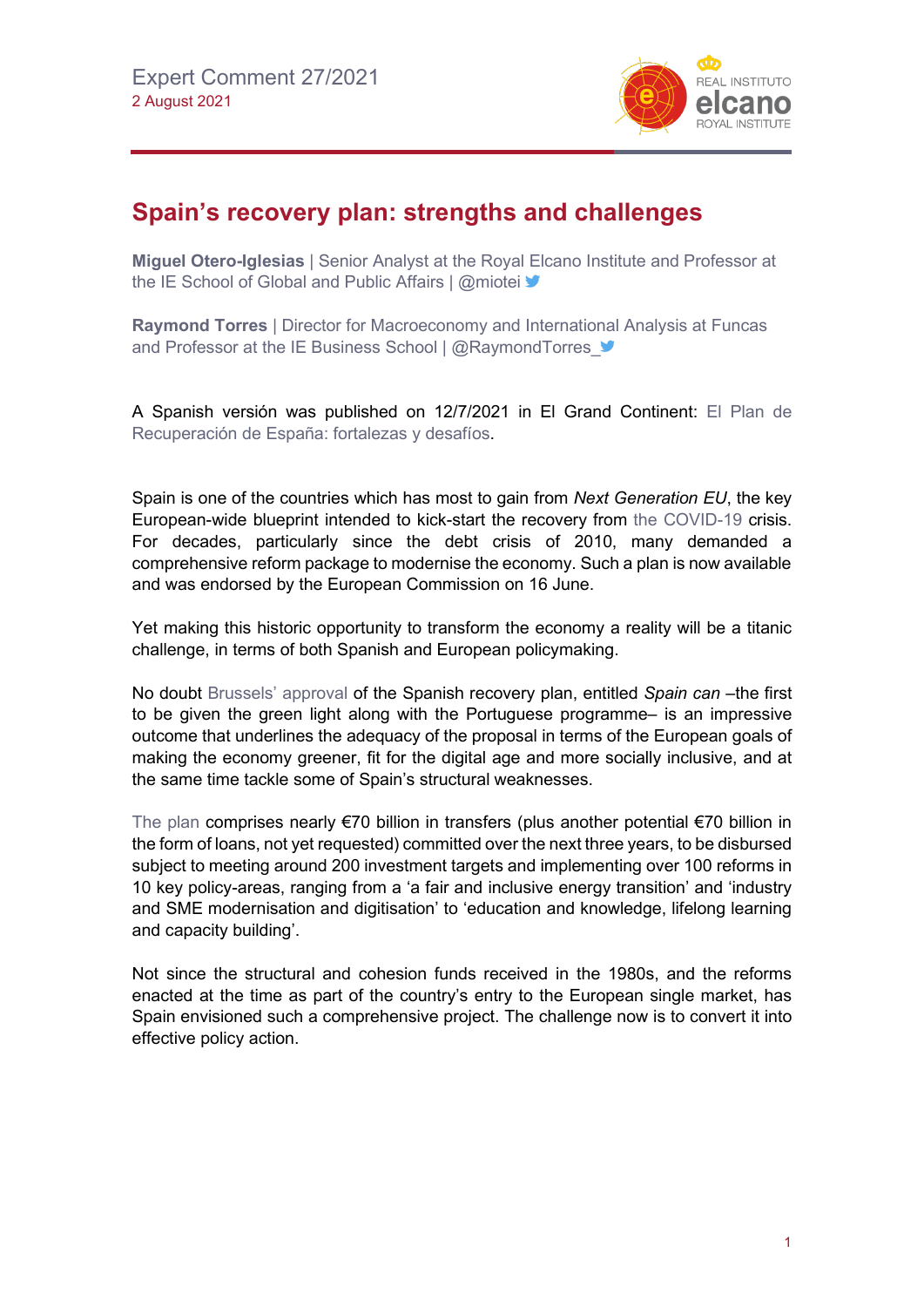The Spanish plan includes a comprehensive mix of investments and reforms…

The mix of investment and reforms goes in the right direction in terms of the country's own needs. The Spanish economy has been one of the most heavily hit by the crisis, with a precipitous 10.8% fall in GDP in 2020, almost five points above the EU average, due to an over-reliance on services, especially tourism. Investment has been disproportionately affected, threatening to reduce long-term productive capacity. So the emphasis on (physical and especially human) capital accumulation in the plan is welcome.

"The Spanish economy has been one of the most heavily hit by the crisis, with a precipitous 10.8% fall in GDP in 2020, almost five points above the EU average, due to an overreliance on services, especially tourism."

Importantly, the [planned investment targets](http://www.realinstitutoelcano.org/wps/portal/rielcano_en/contenido?WCM_GLOBAL_CONTEXT=/elcano/elcano_in/zonas_in/ari35-2021-feas-steinberg-european-recovery-plan-figures-for-spain) accurately touch upon the key areas where the Spanish economy needs to make progress in order to seize the opportunities of the digital and green transformations. This includes, among others: investing in renewable sources of energy, including [green hydrogen,](http://www.realinstitutoelcano.org/wps/portal/rielcano_en/contenido?WCM_GLOBAL_CONTEXT=/elcano/elcano_in/zonas_in/policy-paper-escribano-h2-med-geoeconomic-geopolitical-drivers-and-barriers-in-mediterranean) solar and wind energy projects that draw upon the country's comparative advantage; a plan to expand its electric car capacity with a value chain approach; various measures to boost the transition from a myriad of lowproductivity small businesses to digitalised medium-sized companies and efforts to modernise the public administration. Crucially, investment in human capital runs through most of the targets, which is most appropriate given the existing gaps in this area. Spain is the EU country with the highest incidence of [early school leavers](https://ec.europa.eu/info/sites/default/files/european-semester_thematic-factsheet_early-school-leavers_en_0.pdf) after Malta.

A broad range of reforms accompany the investment plans. This echoes most of the recommendations put forward by the Commission in recent years through the European Semester, notably as regards reducing duality in the labour market, improving reemployment services for jobseekers and addressing chronic fiscal imbalances through changes in pension systems and taxation. The reform agenda goes further and includes changes in education and training, making product and energy markets more competitive and unified throughout all regions, and enhancing the effectiveness of the judiciary, among others. Greater gender equality, which is one of the four general objectives, alongside the green transition, digital transformation and social and territorial cohesion, is another salient, much needed, expected outcome.

## … but implementing the programme raises titanic challenges…

While the programme is an ambitious attempt to tackle the key obstacles to inclusive growth that have plagued Spain for decades, the question arises as to whether it is achievable, and if so how.

If the past decade is any guide, there are reasons to be sceptical. During the previous EU budgetary period, less than 40% of the total funds available to the country had been executed (which does not bode well in view of the significant increase in the level of resources for the current budget). This is the lowest achievement rate in the EU, which points to major administrative bottlenecks. As to reforms, some of the most prominent ones –such as labour markets, pensions, education, public administration and the domestic single market– have been on the agenda of successive governments, without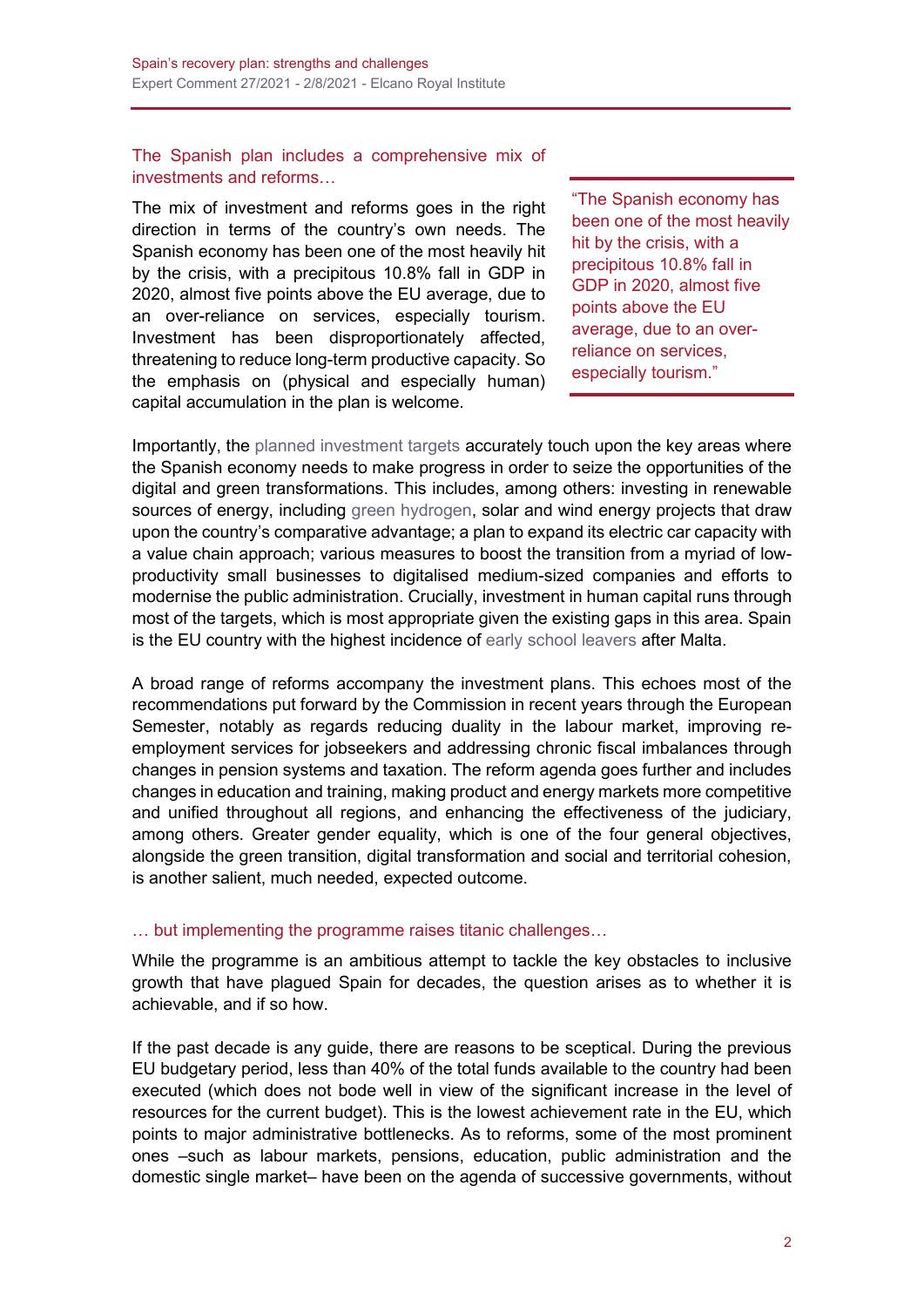much policy action seeing the light of day. Furthermore, the current political polarisation is not the ideal context to reach the long-lasting, multiannual compromises that are called for.

Breaking with past inefficiencies and inertias involves, first of all, improving the management of the funds. One huge stumbling block here concerns the articulation between the central and regional levels of government –the latter are expected to manage around half the funds, and have full autonomy in areas such as health, education and active labour market policies–. Another is to set up mechanisms for allocating the funds that are both quick in terms of ensuring that the ambitious timetable is met, and efficient in the implementation and monitoring phases so that the money is well spent. The latter is crucial for maximising the economic impact of the plan, because it is no good to support projects that would have been undertaken by the private sector even without the transfers (entailing a deadweight loss). Also, the most competitive providers should be selected under a fair and transparent selection process that is appropriately communicated to everyone interested in receiving funds.

The plan innovates by introducing strategic private-public partnerships (the so-called PERTEs), which are the Spanish equivalent of the Important Projects of Common European Interest (IPCEIs) at the European level. But as it turns out, PERTEs are small in number and cover only a limited proportion of the grants. Furthermore, unfortunately, at first sight the plan devotes only €500 million to the integration of Spanish firms in pan-European cross-border IPCEIs in hydrogen, automotive batteries, submarine cables, the cloud, edge computing, microprocessors and secure satellite communications, among others. This is just 0.7% of the  $\epsilon$ 70 billion. This is perhaps one of the greatest shortcomings of the [EU Next Generation exercise,](http://www.realinstitutoelcano.org/wps/portal/rielcano_es/contenido?WCM_GLOBAL_CONTEXT=/elcano/elcano_es/zonas_es/ari100-2020-kolling-consejo-europeo-extraordinario-julio-2020-mucho-ruido-muchas-nueces-algunas-sombras) which was not designed to boost cross-European cooperation. It is regrettable that the first joint issue of EU debt (the much-needed Eurobonds) is devoted to compartmentalised national plans, without considering the strategic importance of pan-European projects that have the potential of becoming European public goods. True convergence cannot be achieved by strengthening the individual parts of the Union alone. Indeed, connecting and integrating economies is of paramount importance especially in the face of stiff global competition.

Secondly, launching the type of reforms that are foreseen in the plan will require major persuasion efforts in the direction of social partners, the political spectrum and society at large. Some reforms are particularly controversial, notably as regards labour markets, pensions, taxation and public administration. The Plan is specific concerning those elements which are most likely to be widely accepted, such as narrowing the range of contractual arrangements, widening funding sources for pensions, raising green taxes (although, here too, future disagreements are likely) and digitising the public administration. But the Plan is either vague or mute on other, often more fundamental matters, such as the protection of permanent employment contracts (a divisive matter between employers and workers' representatives), reducing the pension deficit, making taxes more progressive (questions that divide political parties and are highly sensitive to public opinion) and whether the entry mechanisms to public service should be revised (30% of all public jobs in Spain are temporary). And yet the timetable is for major overhauls over the next year or so.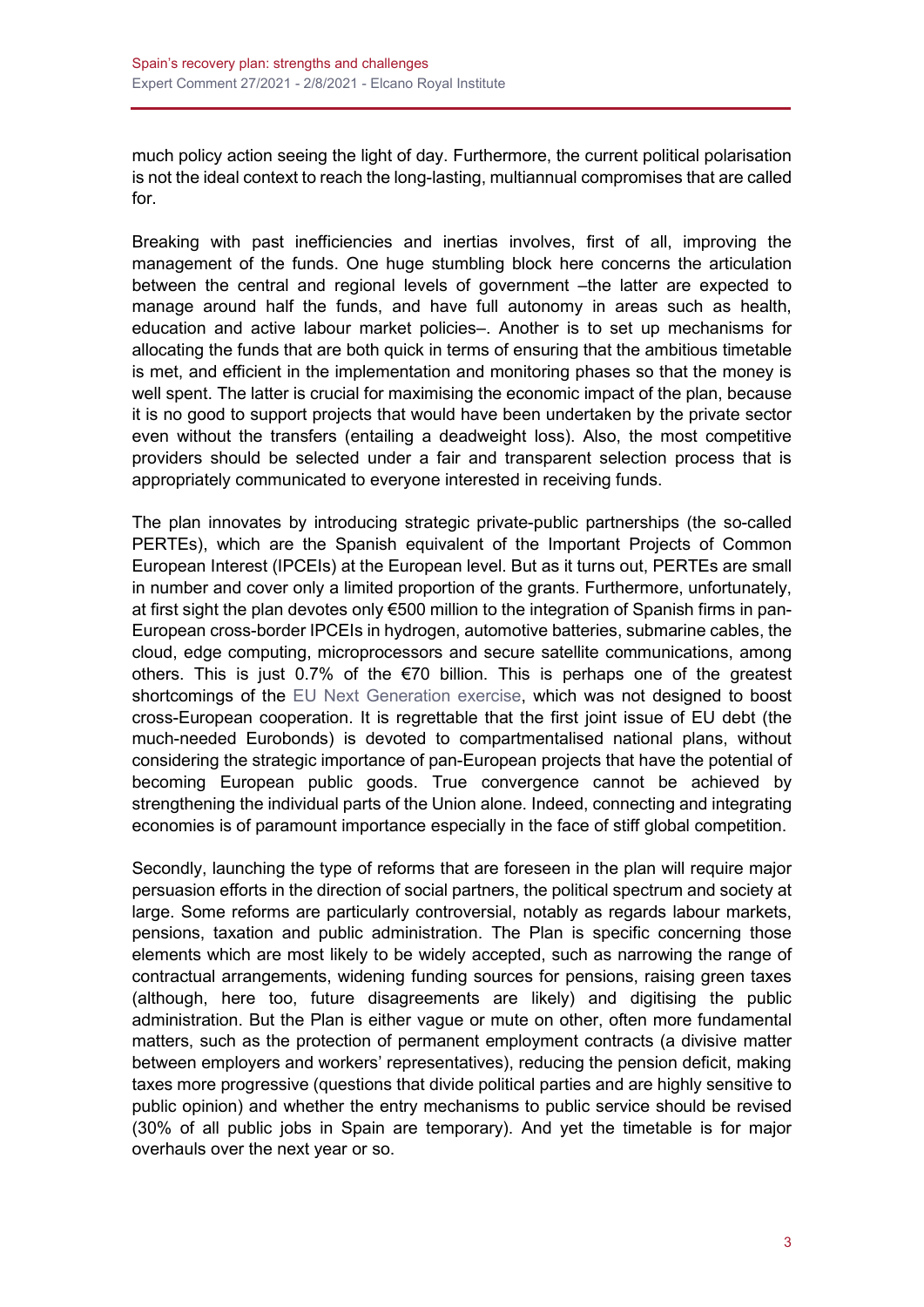There is also a tension between the Commission's insistence on retaining the main achievements of the labour and pension reforms carried out during the austerity period in the aftermath of the previous crisis, and the government's intention to undo some of them.

## … that may or may not be met, depending, first, on the awareness of Spanish stakeholders that this is a historic opportunity not to be lost…

Given the many implementation hurdles, Spain will probably not meet all the plan's investment milestones in time. Indeed, some significant delays are likely, especially at the start given that the details of the concrete allocation of resources are still missing. Yet major progress is expected to be made on spending the funds: the stakes are simply too high and there is a broad awareness of the historic opportunity not to miss this modernisation train. The comprehensiveness of the investment package and the heavy implication of enterprises and social partners in its preparation bears testimony to this. Already in December 2020 the Spanish Government approved a royal decree to streamline the Spanish administration and facilitate the bureaucratic process to effectively implement the allocation of investment projects. Among other things the decree improved the public governance and oversight structures and the frameworks necessary for a better cooperation between the public and private sectors.

Moving ahead with the reform agenda is an entirely different matter. [Critics](https://www.youtube.com/watch?v=vTOT07cAKCY&ab_channel=LuisGaricano) have suggested that the reform ambitions are too vague, and that leaving the ultimate decision to the 'social partners' is a delegation of responsibility by the Government. That said, if we have learned something from the mistakes of the 2010-12 crisis –and fortunately *Next Generation EU* seems to have incorporated these lessons– it is that reforms cannot be imposed top-down by Brussels, nor should they be enforced by the Government without a broad consensus among the main stakeholders. Ownership of the reforms is key. Thus, the European Commission seems to have converged towards the Spanish

"Ownership of the reforms is key. Thus, the European Commission seems to have converged towards the Spanish Government's argument that reforms should as much as possible be subject to social dialogue with employers and unions. for them to be long-lasting."

Government's argument that reforms should as much as possible be subject to social dialogue with employers and unions, for them to be long-lasting. In other words, the compromise needs to strike the right balance between flexibility and security so that it can be accepted by all stakeholders. In the absence of such a compromise, there may be difficulties for the disbursement of the next tranches of [the Spanish recovery plan.](http://www.realinstitutoelcano.org/wps/portal/rielcano_en/contenido?WCM_GLOBAL_CONTEXT=/elcano/elcano_in/zonas_in/ari101-2020-chislett-challenge-for-spain-to-use-theeus-pandemic-recovery-fundwisely) It must be said that in the current context of strong political polarisation, social dialogue between employers and unions has been one of the few spaces of compromise and agreements throughout the pandemic.

The most important concern is with the [boldness](https://www.esade.edu/ecpol/en/publications/reformas-gobernanza-capital-humano/) of the reform plan. Indeed, if the big reforms do not happen now, when there is a sense of urgency, and money is available, then they may be indefinitely postponed. In the current context of political fragmentation and polarisation, a 'big bang' moment of reforms is unlikely. Vested interests are difficult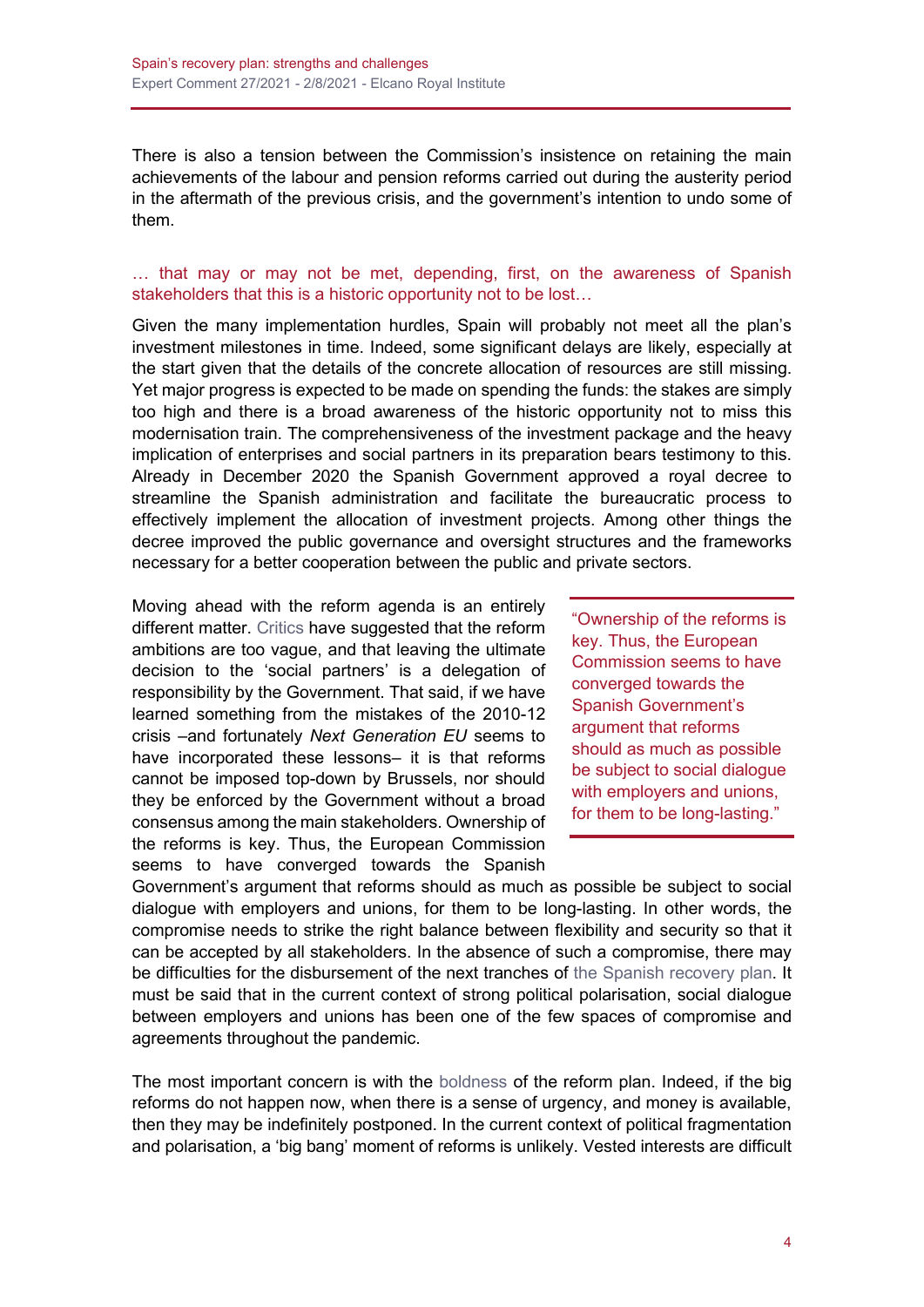to break. Not to mention the fact that the next general elections will take place in 2023 at the latest.

The bottom line is that a piecemeal strategy is more likely and though not ideal this is better than inaction as long as the direction is the correct one. However, a critical mass of changes will have to be made in a short period of time for the plan to lead to a longlasting expansionary period.

For many years, the biggest EU member states have been urged to enter into a dynamic where solidarity is met with reforms. If Spain undertakes the key reforms envisioned in the plan, and the pressure is certainly there if only because the next instalments of EU funds are dependent on this (a key innovation of Next Generation EU), the economy will become more resilient and socially inclusive. Much hinges, therefore, on the awareness of the Spanish stakeholders (both in the public and private sectors) regarding what is at stake, and in broad terms we believe the awareness is there.

## … and, secondly, on major reforms in EU policymaking

That said, experience so far suggests that reform efforts should not be borne by Spain, or indeed other individual countries, alone. Europe should also engage in a deepening of the turn it has taken when agreeing on *[Next Generation EU](https://blog.realinstitutoelcano.org/tag/next-generation-eu/)*. If the dynamic of investment-cum-reforms works, but the recovery and resilience plan is only a one-off event, the structural tensions in the EU will remain.

The EU, and more specifically the European Monetary Union, is simply not sustainable without a genuine counter-cyclical fiscal capacity. Already, as highlighted by Blanchard [& Pisani-Ferry,](https://legrandcontinent.eu/es/wp-content/uploads/sites/6/2021/05/EN_policy_paper_OB_JPF_Finale-1.pdf) the fiscal impulse provided by the plan is not enough in order to tackle the output and employment gaps provoked by the pandemic. So, if no continuity was given to this effort, Europe would be ill-prepared to respond to future recessions. Moreover, *Next Generation EU* can be regarded as a tool to facilitate reforms, rather than a rapid macroeconomic stabilisation mechanism.

Related to this, will the Union be able to compete with the US and China in a scenario of aggravated power rivalry, without having a bigger budget to strengthen its strategic autonomy? The answer must surely be no. Here we agree with the assessment of [Andrea Capussela](https://geopolitique.eu/en/2021/05/24/italy-and-europe-will-rise-or-fall-together/) and we underline the idea that the success of the plans must be a joint exercise between the member states, the Commission and also European public opinion at large, which has a vested interest in making the plans work. In this regard, it is very positive to hear that some of the main political parties likely to be in the next German Government, especially [the Greens,](https://www.bruegel.org/2021/05/a-stronger-euro-comes-with-more-responsibility/) unequivocally defend the necessity of a fiscal union funded by the Union's own resources.

*Next Generation EU*, if it really wants to be the basis for a better future for the next generation of Europeans, hence a vision for 30 years and not just the current multiannual financial framework, should become permanent in some form or other. In its next phase it should also focus much more on transnational projects that can make the EU more competitive and resilient. As the latest review of the Commission's ['New Industrial](https://ec.europa.eu/commission/presscorner/detail/en/IP_21_1884)  [Strategy'](https://ec.europa.eu/commission/presscorner/detail/en/IP_21_1884) shows, and the debate around the production of the next generation o[f](https://www.euractiv.com/section/digital/news/leading-chip-maker-answers-eu-call-to-scale-up-european-capacity/)